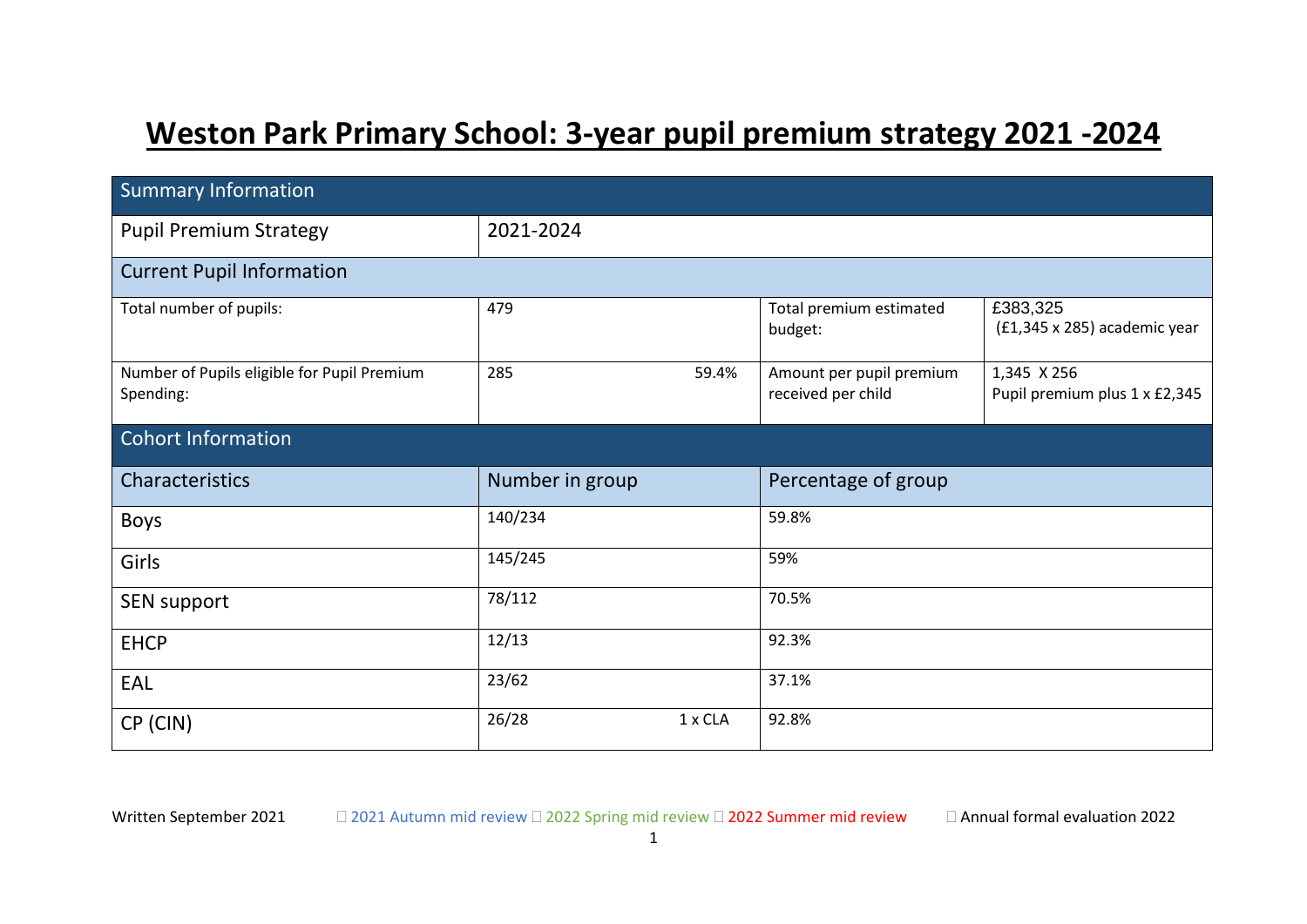## **Assessment Data (2019 -2020 Internal data due to Covid)**

| <b>EYFS Data</b>                |                                                                        |        |              |           |                            |           |  |  |  |  |  |
|---------------------------------|------------------------------------------------------------------------|--------|--------------|-----------|----------------------------|-----------|--|--|--|--|--|
|                                 | <b>Pupils Eligible</b><br><b>All Pupils</b><br><b>National Average</b> |        |              |           | Data from previous 3 years |           |  |  |  |  |  |
|                                 |                                                                        | for PP |              | 2016-2017 | 2017-2018                  | 2018-2019 |  |  |  |  |  |
| Good Level of Development (GLD) | 67%                                                                    | 43%    | 71.5% (2018) | 66%       | 71%                        | 70%       |  |  |  |  |  |
|                                 |                                                                        |        | 71.8% (2019) |           |                            |           |  |  |  |  |  |

| Year 1 Phonics    |                        |                     |                          |                |                            |           |  |  |  |
|-------------------|------------------------|---------------------|--------------------------|----------------|----------------------------|-----------|--|--|--|
| <b>All Pupils</b> | Pupils Eligible for PP | Pupils not eligible | <b>National Average</b>  |                | Data from previous 3 years |           |  |  |  |
|                   |                        | for PP              |                          |                |                            |           |  |  |  |
|                   |                        |                     |                          | 2016-2017      | 2017-2018                  | 2018-2019 |  |  |  |
| 84%               | 67%                    |                     | 81% (2017)               | 80.7%          | 79.6%                      | 70%       |  |  |  |
|                   |                        |                     | 82% (2018)               | (null in void) |                            |           |  |  |  |
|                   |                        |                     | 82% (2019)               |                |                            |           |  |  |  |
|                   |                        |                     | 71% disadvantaged pupils |                |                            |           |  |  |  |
|                   |                        |                     | 84% all other pupils     |                |                            |           |  |  |  |

| Year 2 Phonics Retake |                     |                     |                                                                       |           |  |                            |           |  |           |  |  |
|-----------------------|---------------------|---------------------|-----------------------------------------------------------------------|-----------|--|----------------------------|-----------|--|-----------|--|--|
| <b>All Pupils</b>     | Pupils Eligible for | Pupils not eligible | National Average 2019                                                 | 2016-2017 |  | Data from previous 3 years |           |  |           |  |  |
|                       | <b>PP</b>           | for PP              |                                                                       |           |  |                            | 2017-2018 |  | 2018-2019 |  |  |
| 64%                   | 58%                 |                     | 91% All pupils<br>71% disadvantaged<br>pupils<br>84% all other pupils | <b>NA</b> |  |                            | <b>NA</b> |  | 65%       |  |  |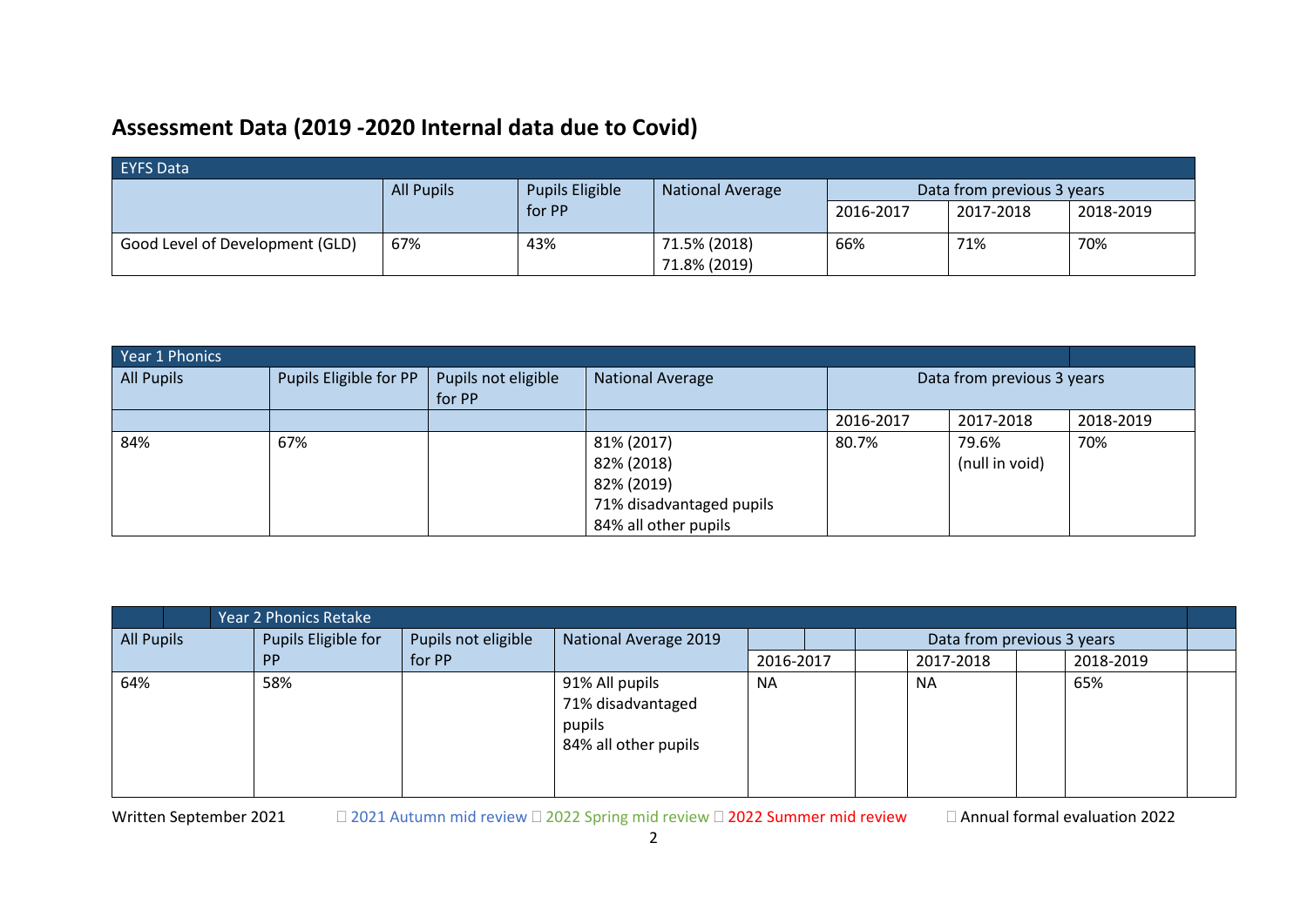| End of KS1                                         |                   |               |              |                  |                            |           |            |            |     |            |            |     |     |
|----------------------------------------------------|-------------------|---------------|--------------|------------------|----------------------------|-----------|------------|------------|-----|------------|------------|-----|-----|
|                                                    | <b>All Pupils</b> | <b>Pupils</b> | Pupils not   | National Average | Data from previous 3 years |           |            |            |     |            |            |     |     |
|                                                    |                   | Eligible for  | eligible for | 2019             | 2016-2017                  |           | 2017-2018  |            |     | 2018-2019  |            |     |     |
|                                                    |                   | <b>PP</b>     | <b>PP</b>    |                  | All                        | <b>PP</b> | <b>NPP</b> | <b>ALL</b> | PP  | <b>NPP</b> | <b>ALL</b> | PP  | NPP |
| % achieving the<br>expected standard in<br>reading | 69%               | 54%           | 15% gap      | 75%              | 65%                        | 54%       | 81%        | 48%        | 46% | 50%        | 66%        | 60% | 71% |
| % achieving the<br>expected standard in<br>writing | 65%               | 50%           | 15% gap      | 69%              | 57%                        | 42%       | 78%        | 36%        | 30% | 43%        | 46%        | 37% | 54% |
| % achieving the<br>expected standard in<br>maths   | 74%               | 65%           | 9% gap       | 76%              | 61%                        | 48%       | 81%        | 25%        | 25% | 26%        | 71%        | 60% | 83% |

| End of KS2                                                                 |                            |                             |                            |                                                             |                            |           |            |     |           |            |     |           |            |  |
|----------------------------------------------------------------------------|----------------------------|-----------------------------|----------------------------|-------------------------------------------------------------|----------------------------|-----------|------------|-----|-----------|------------|-----|-----------|------------|--|
|                                                                            | <b>All Pupils</b>          | Pupils Eligible             | Pupils not Eligible for PP |                                                             | Data from previous 3 years |           |            |     |           |            |     |           |            |  |
|                                                                            |                            | for PP                      | School                     | National Average                                            |                            | 2016-2017 |            |     | 2017-2018 |            |     | 2018-2019 |            |  |
|                                                                            |                            |                             |                            | 2019                                                        | All                        | PP        | <b>NPP</b> | All | PP        | <b>NPP</b> | All | PP        | <b>NPP</b> |  |
| % achieving expected<br>standard or above in<br>reading, writing and maths | $EXS = 64%$                | 60%                         | $23%$ gap                  | 65% all pupils<br>51% disadvantaged<br>71% all other pupils | 29%                        | 19%       | 44%        | 41% | 32%       | 50%        | 46% | 36%       | 61%        |  |
| % making expected progress<br>in reading                                   | $EXS = 68%$<br>$GDS = 8%$  | $EXS = 67 \%$<br>$GDS = 7%$ | $15%$ gap                  | 75% 2019                                                    | 46%                        | 38%       | 59%        | 56% | 49%       | 63%        | 56% | 50%       | 64%        |  |
| % making expected progress<br>in writing                                   | $EXS = 72%$<br>$GDS = 13%$ | $EXS = 63%$<br>$GDS = 15%$  | $15%$ gap                  | 69% 2019                                                    | 68%                        | 64%       | 74%        | 61% | 59%       | 63%        | 67% | 60%       | 77%        |  |
| % making expected progress<br>in maths                                     | $EXS = 69%$<br>$GDS = 8%$  | $EXS = 67%$<br>$GDS = 13%$  | $31\%$ gap                 | 76% 2019                                                    | 39%                        | 29%       | 56%        | 54% | 49%       | 61%        | 61% | 48%       | 81%        |  |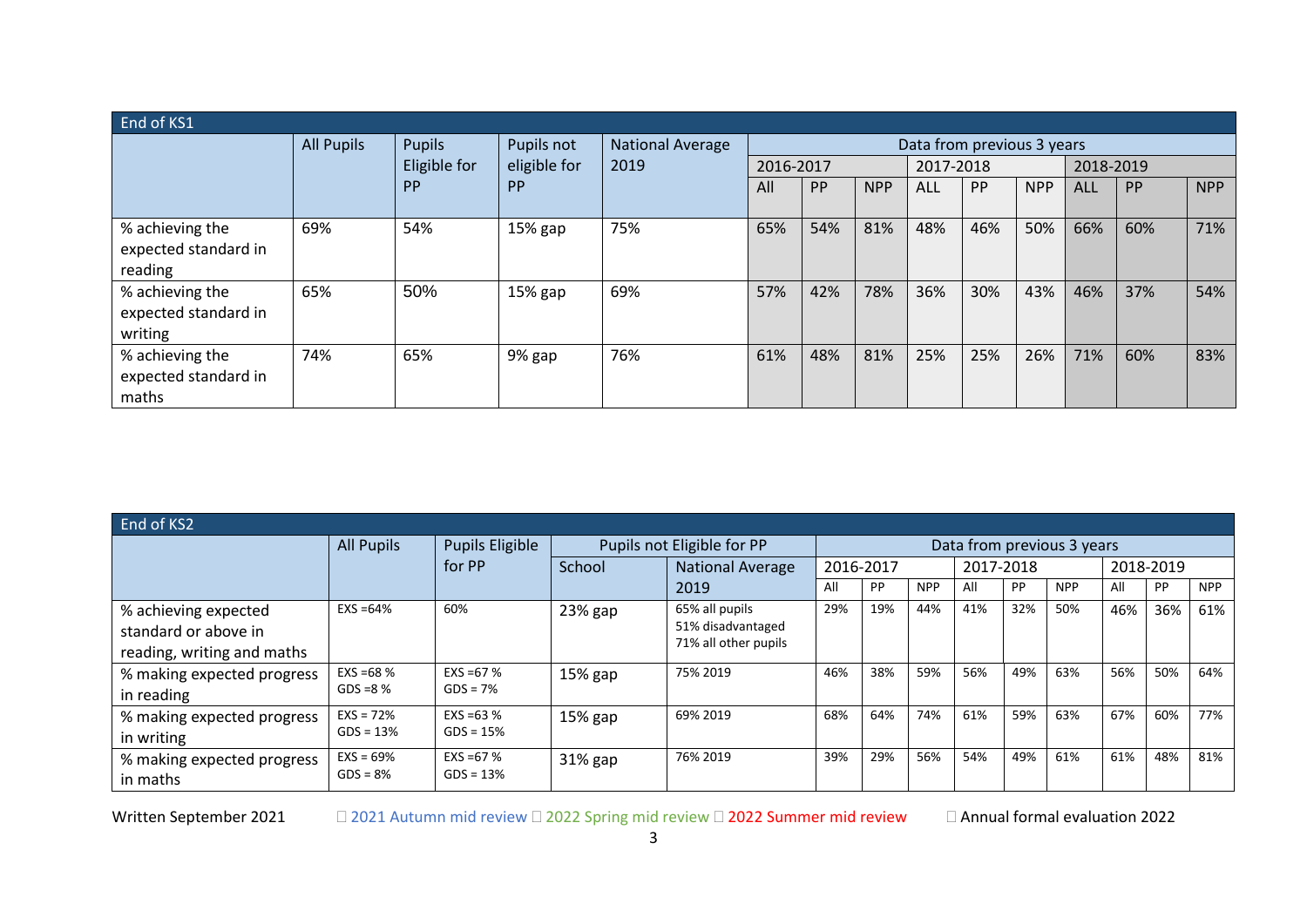### **Autumn data 2020**

|                                  | <b>Reading ARE</b> | <b>Writing ARE</b> | <b>Maths ARE</b> |  |
|----------------------------------|--------------------|--------------------|------------------|--|
| Year R                           |                    |                    |                  |  |
| Year 1                           | 38.7% PP           | 32.3% PP           | 38.7% PP         |  |
| 31/58 (53%) Pupils are PP        | 59.3 % Non PP      | 59.3 % Non PP      | 66.7 % Non PP    |  |
|                                  | 20.6% Difference   | 27% Difference     | 28% Difference   |  |
|                                  |                    |                    |                  |  |
|                                  |                    |                    |                  |  |
| Year 2                           | 54.2% PP           | 28.8% PP           | 33.3% PP         |  |
| 24/55 (43%) Pupils are PP        | 74.2% PP           | 67.7% Non PP       | 83.9 % Non PP    |  |
|                                  | 20% Difference     | 38.9% Difference   | 50.6% Difference |  |
|                                  |                    |                    |                  |  |
| Year 3                           | 27.5% PP           | 22.5% PP           | 30% PP           |  |
| 40/56 (71%) Pupils are PP        | 43.8% Non PP       | 37.5 % Non PP      | 50 % Non PP      |  |
|                                  | 16.3% Difference   | 15% Difference     | 20% Difference   |  |
|                                  |                    |                    |                  |  |
| Year 4                           | 33.3% PP           | 12.5% PP           | 25.5% PP         |  |
| 48/79 (61%) Pupils are PP        | 48.4% Non PP       | 22.6% Non PP       | 58.1% Non PP     |  |
|                                  | 15.7% Difference   | 10.1% Difference   | 32.6% Difference |  |
|                                  |                    |                    |                  |  |
| Year 5                           | 36.5% PP           | 38.9% PP           | 17.3% PP         |  |
| 54/87 (62%) Pupils are PP        | 45.5% Non PP       | 48.5% Non PP       | 36.4% Non PP     |  |
|                                  | 9% Difference      | 9.6% Difference    | 19.1% Difference |  |
|                                  |                    |                    |                  |  |
|                                  |                    |                    |                  |  |
| Year 6                           | 42% PP             | 24% PP             | 22% PP           |  |
| 50/78 (64%) Pupils are PP        | 39.3% Non PP       | 50% Non PP         | 35.7% Non PP     |  |
|                                  | +2.7% Difference   | 26% Difference     | 13.7% Difference |  |
|                                  |                    |                    |                  |  |
| <b>Mean Average Whole School</b> | 13.1%              | 21%                | 27.3%            |  |
|                                  |                    |                    |                  |  |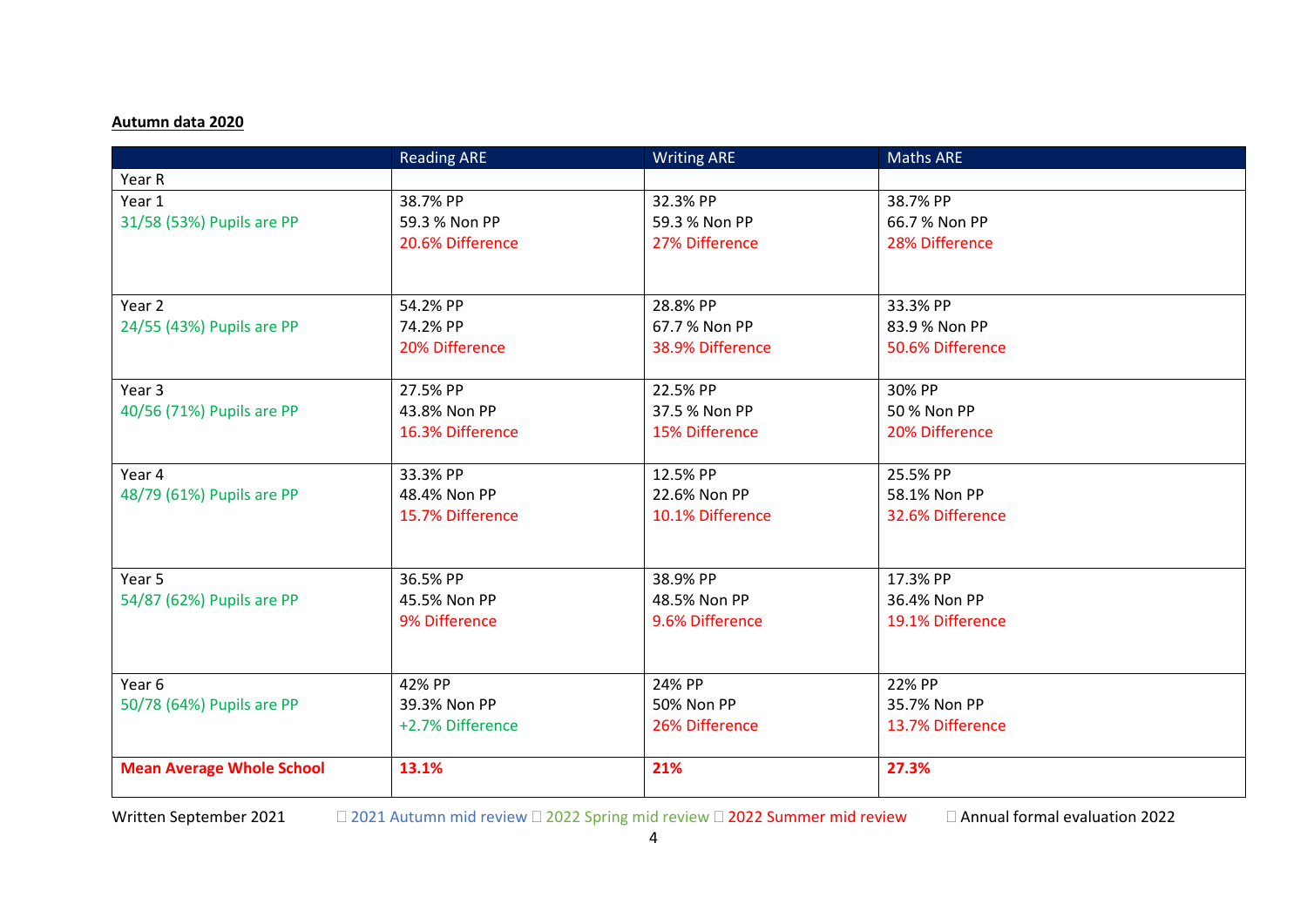|    | Barriers to future attainment (for pupils eligible for PP)                                                                         |  |  |  |  |  |  |  |  |
|----|------------------------------------------------------------------------------------------------------------------------------------|--|--|--|--|--|--|--|--|
|    | Academic barriers (issues to be addressed in school, such as poor oral language skills)                                            |  |  |  |  |  |  |  |  |
| A  | Maths has the largest gap between pp and npp:                                                                                      |  |  |  |  |  |  |  |  |
|    | KS1 23% gap between NPP and PP (2019)                                                                                              |  |  |  |  |  |  |  |  |
|    | KS2: 33% gap between NPP and PP (2019)                                                                                             |  |  |  |  |  |  |  |  |
|    | Mean average of whole school 27.3% gap between NPP and PP in Autumn 2020 data                                                      |  |  |  |  |  |  |  |  |
| B. | Develop and support early reading and early identification of barriers to reading in EYFS and KS1, Year 3 additional cohort of WIS |  |  |  |  |  |  |  |  |
|    | 42% difference between PP children and non PP children in reading in Yr R at 40-60 months.                                         |  |  |  |  |  |  |  |  |

|   | Additional barriers (including issues which also require action outside school, such as low attendance rates                                                   |                                                   |                                                  |                                                  |                                                 |                                                 |  |
|---|----------------------------------------------------------------------------------------------------------------------------------------------------------------|---------------------------------------------------|--------------------------------------------------|--------------------------------------------------|-------------------------------------------------|-------------------------------------------------|--|
| C | Attendance:<br><b>Whole School Attendance</b>                                                                                                                  | <b>Persistent Absence</b>                         |                                                  |                                                  |                                                 |                                                 |  |
|   | Autumn 2019<br>93.61%<br>Spring 2020<br>94.10%<br>Summer 2020<br>59.09%<br>Autumn 2020<br>92.07%                                                               | Students who met<br>absence threshold             | Autumn<br>2019<br>105 pupils<br>(519 on<br>roll) | Spring 2020<br>104 pupils (503<br>on roll) 20.6% | Summer<br>2020<br>125 (498<br>on roll)<br>25.1% | Autumn<br>2020<br>134 (491<br>on roll)<br>27.2% |  |
|   | Average Pupil premium attendance is 89.17% compared to<br>Non-pupil premium at 96.18 (Autumn 2020)                                                             | Students who met<br>absence threshold<br>and PP   | 20.2%<br>83 pupils<br>(79.0% of<br>PA)           | 78 pupils (75%<br>of PA)                         | 68 pupils<br>(54.4%<br>of PA)                   | 112 pupils<br>(83.5% of<br>PA)                  |  |
|   | Families open to EWO 2019 - 2020 - how many<br>families here and % that are pupil premium<br>here                                                              | Students who met<br>absence threshold<br>and SEND | 60 pupils<br>(57.1% of<br>PA)                    | 61 pupils<br>(58.6% of PA)                       | 57 pupils<br>(45.6%<br>of PA)                   | 85 pupils<br>(63.4% of<br>PA)                   |  |
|   | Autumn 2019<br>% (pupil premium % of<br>families open here)<br>Spring 2020<br>%                                                                                | Students who met<br>absence threshold<br>and LAC  | 1 (0.95%<br>of PA)                               | 1 (0.96% of PA)                                  | 1 (0.8%<br>of PA)                               | $\circ$                                         |  |
|   | %<br>Summer 2020<br>%<br>Autumn 2020                                                                                                                           |                                                   |                                                  |                                                  |                                                 |                                                 |  |
| D | Parental Engagement to develop support around meeting their children's needs at home and at school to improve attendance and engagement with<br>school events. |                                                   |                                                  |                                                  |                                                 |                                                 |  |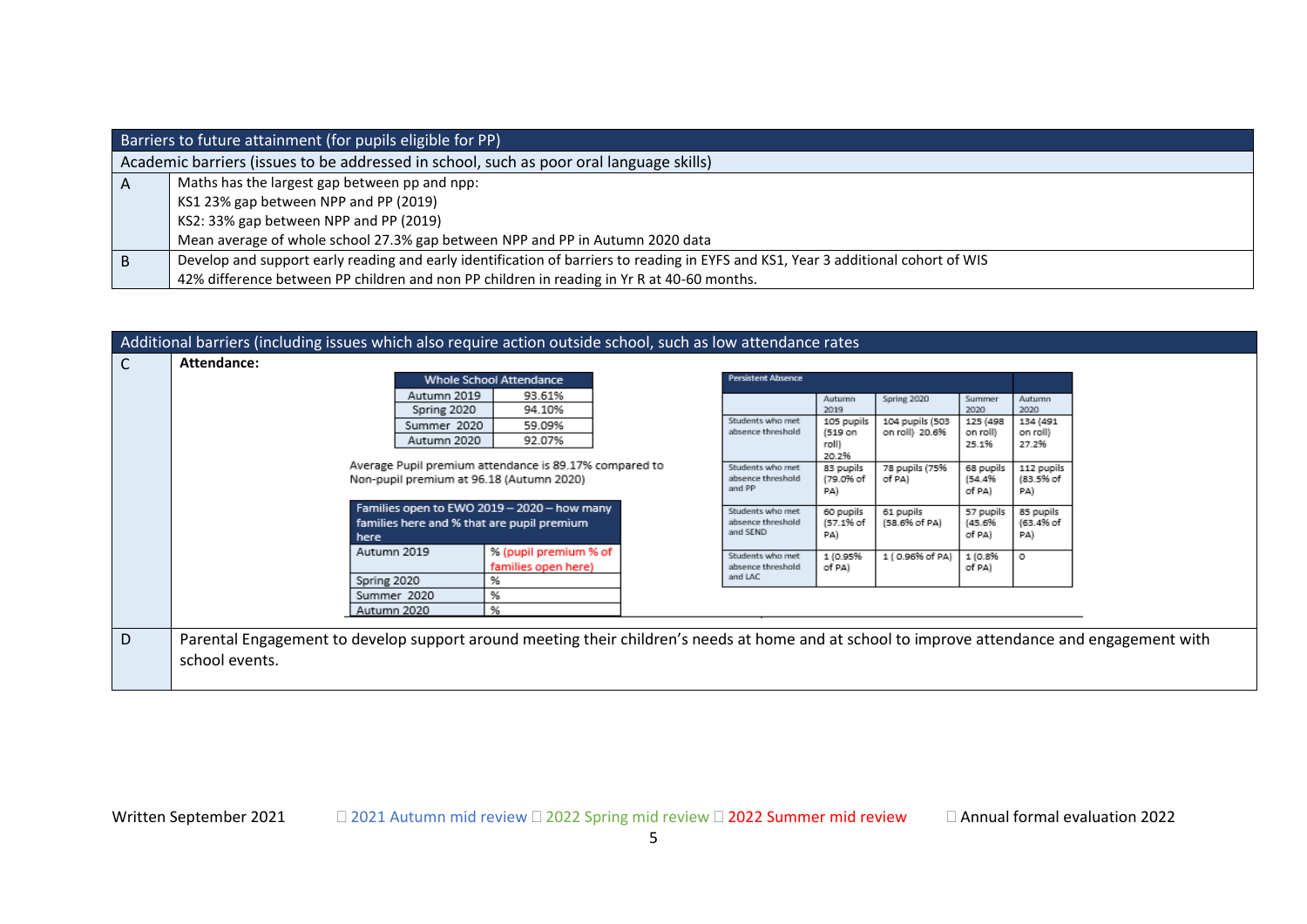#### Our Aims

At Weston Park Primary, our ambition is to improve outcomes of socially and economically disadvantaged pupils and reduce the variation between disadvantaged and nondisadvantaged groups. Our priorities for our disadvantaged pupils align with our school improvement plan that is written to combat our whole school targets to improve the quality of teaching and learning across the school and increase the rates of progress in English, mathematics and a range of other subjects. Our priorities to ensure that we do this are:

#### **AIM 1: To ensure that we significantly reduce absence rates of pupil premium children.**

Closing the gap is more than just data and we know that many of our pupil premium children persistence absence is an issue. We recognise that we need to have high expectations of attendance and punctuality and not wait for our pupil premium children to be recognised as persistent absentees before acting. We will set ambitious targets for all pupils above national averages and work closely to address concerns by creating a personalised attendance action plan with parents, children, attendance leads and the EWO. We know that quality first teaching, an engaging curriculum and a variety of rich extra-curricular activities make sure children want to come to school and have reflected this within our provision. We will monitor attendance data daily, weekly and in 20 day cycles and share this with all stake holders. In order to raise the profile of attendance we will share with parents the benefits of attending school, attendance data and celebrate those pupils who improve attendance by 10% or meet 100% attendance.

#### **AIM 2: To close the Maths and Reading gaps in attainment between pupil premium children and our non-disadvantaged children.**

We know that access to high quality teaching is absolutely essential for all children. Research shows us that disadvantaged children make the best progress when they have access to first quality teaching. In achieving consistently good or better teaching across the school, we will see outcomes improve for all children, regardless of their ability or background. Our bespoke curriculum is born from a progressive knowledge and skills curriculum. It creates a secure bank of knowledge and skills that children build upon and gives them the capital required to access secondary school. As well as focusing on teaching, we will also ensure that we have specific targeted interventions that uses pupil premium funding to support our disadvantaged pupils to keep up or catch up in their learning. This, combined with close monitoring and tracking, will ensure that every child has better access to age appropriate curriculum and no child 'slips through the net'.

#### **AIM 3: To ensure that we improve parental engagement through a whole school shared approach and ethos that 'all families are reachable'.**

We believe that small, regular and informal parental engagement strategies value parental input and are most effective. Research shows us that reported outcomes of increased parental engagement include improved academic performance; improved relationships between parents, teachers and schools and that this is most effective when it is implemented in early education. Our interventions will focus both on academic outcomes and parenting skills rather than addressing either aspect in isolation. As well as focusing on interventions, we will also create opportunities for parental engagement based on maximising choice and minimising barriers. This, combined with prioritising communication will ensure we are approachable, flexible and willing to consult with parents regularly. Furthermore, with robust monitoring and evaluating, we will ensure a sustainable and lasting relationship for parents, children and the school.

#### **AIM 4: To ensure that we support our families so that our most disadvantaged children build the same cultural capital as their non-disadvantaged peers.**

We know that many of our pupil premium children will not have access to the cultural provision of their non-disadvantaged peers. We have therefore built 'cultural compensation' into our new curriculum (launched in September 2019). Our tailored curriculum ensures that vocabulary acquisition is planned for so that language is carefully developed over time and helps children to access the range of experiences on offer. Furthermore, citizenship and British Values have been specifically catered for so that we are building the personal qualities required for life such as resilience and independence. We recognise the need for our disadvantaged children to have fair and equitable access to our extra-curricular offer; we have to go above and beyond to achieve this equality. Our list of clubs has been designed to appeal to a range of hobbies, from craft all the way through to sporting activities. All clubs, visits and trips target our disadvantaged children and we provide spaces to ensure that they have access, regardless of cost. In many cases we know that the support required is not academic and we have a range of pastoral support on offer to help our disadvantaged families be the best they can be.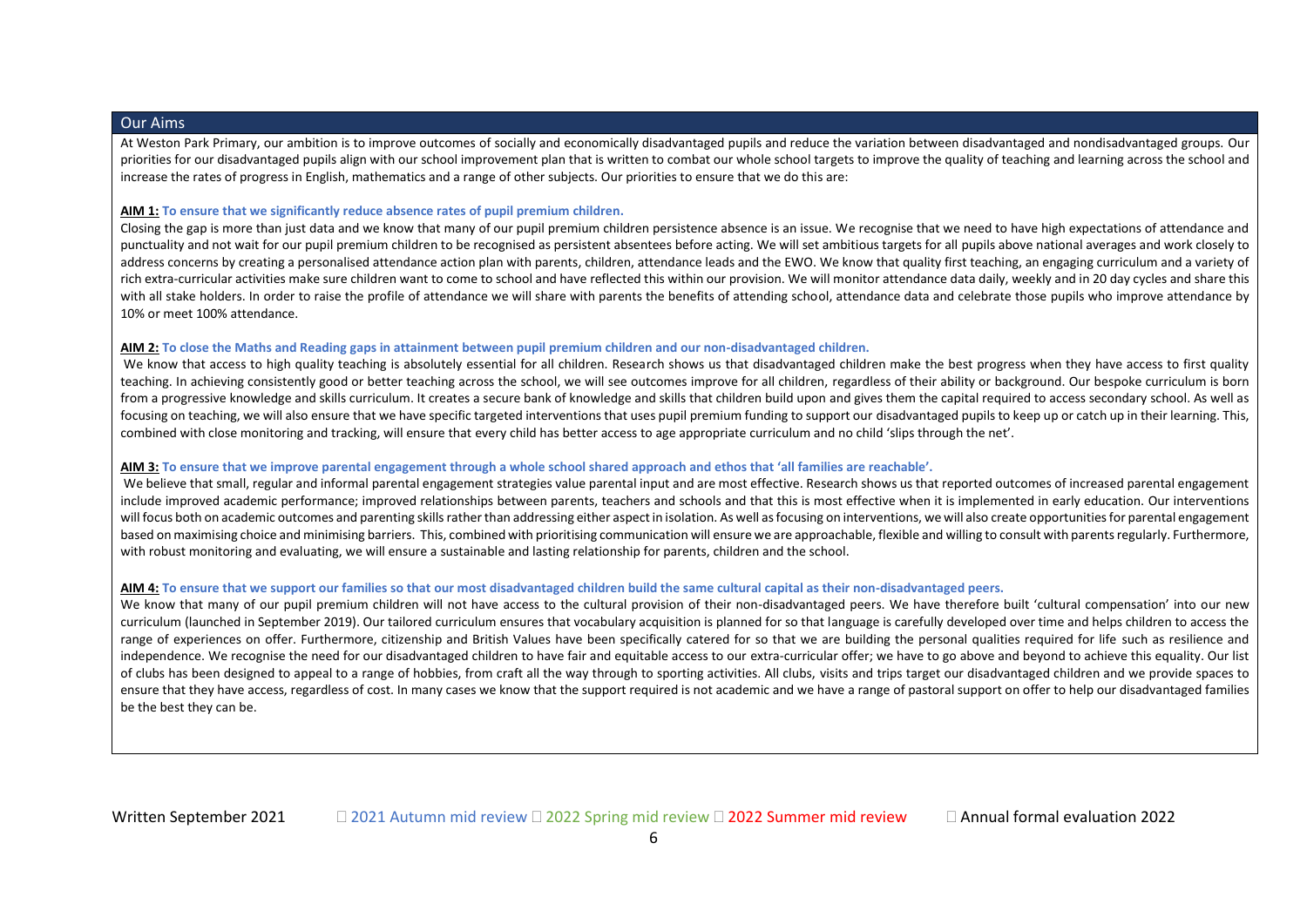|                  | AIM 1: To ensure that we significantly reduce absence rates of pupil premium children. |                  |               |                    |                                      |                           |
|------------------|----------------------------------------------------------------------------------------|------------------|---------------|--------------------|--------------------------------------|---------------------------|
| <b>Objective</b> | <b>Actions to be taken</b>                                                             | By whom          | By when       | <b>Resources</b>   | <b>Progress Indicators</b>           | <b>Success Criteria</b>   |
| S                |                                                                                        |                  |               |                    |                                      |                           |
| $1.)$ To         | Whole school attendance policy and procedures to be reviewed.                          | <b>SLT</b>       | Sept 2021     | <b>EWO</b>         | 2021-2022 Implement 20-day           | Reducing the attendance   |
| improve          |                                                                                        | <b>GOVERNOR</b>  |               |                    | monitoring cycle:                    | gap between pupil         |
| attendance       | SLT lead to liaise with the attendance admin to monitor attendance and                 |                  |               | Attendance         | Good attendance (absent fewer        | premium and non-pupil     |
| of pupil         | identify Pupil Premium students who are 'at risk' of having an attendance of           |                  |               | officer            | than 5% of days)                     | premium children.         |
| premium          | 95% or less at the end of the academic year and ensure early intervention.             | <b>DHT</b>       | Weekly        |                    | At-risk attendance (absent between   |                           |
| students to      |                                                                                        |                  |               | Collaborate with   | 6%-9% of days) Chronically absent    | Reduce persistent         |
| at least 95%     | Monitor attendance over 20 day cycles: 'up to this date' and 'last 20 days'.           |                  |               | local infant and   | (absent more than 10% of days)       | absentees to 10% or in    |
| and PA to        |                                                                                        |                  | 20-day cycle  | secondary schools  | All PA pupils have attendance action | line with national        |
| less than        | To complete attendance action plans and monitor weekly for all PA pupils,              | <b>DHT</b>       |               | to target families | plan Sept 2021                       |                           |
| 10%.             | signposting to a range of external agencies including EWO, Trust Education             |                  |               |                    | Audit attendance systems             | Where attendance is       |
|                  | Access Officer, Family Support Worker, Family Support Manager and                      |                  |               | Communication      | Reduce PA to 20% or below            | below 95% action plans    |
|                  | Children's Services where appropriate.                                                 | <b>SLT</b>       | ongoing       | with parents-      |                                      | and where appropriate     |
|                  |                                                                                        |                  |               | texts              | 2022-2023                            | outside agencies will be  |
|                  | To send regular text reminders to include benefits of attendance,                      | Admin DHT        | Daily, weekly |                    | Reduce PA to 15% or below            | evidenced in line with    |
|                  | attendance figures and comparisons via Mykas                                           | Т                |               | LSA /ELSA          |                                      | policy.                   |
|                  |                                                                                        |                  |               | additional hours   | 2023-2024                            |                           |
|                  | Conduct pupil and parent surveys to identify barriers to attendance.                   |                  | Autumn and    | for breakfast club | Reduce PA to 10% or below or in line | Impact from breakfast     |
|                  |                                                                                        | <b>DHT</b>       | Summer        |                    | with national.                       | club shows improved       |
|                  | To ensure that Pupil Premium students are 'ready to learn' when they are in            |                  |               | <b>Breakfast</b>   |                                      | attendance for PA and     |
|                  | school: Breakfast club, resilience kids club, ELSA support, resources.                 |                  |               | resources          |                                      | improved punctuality half |
|                  |                                                                                        | <b>DHT</b>       | half-termly   |                    | Book looks show learning of key      | termly.                   |
|                  |                                                                                        |                  |               | Uniform            | intentions is shared and caught up   |                           |
|                  | To monitor the arrival times of PP pupils and action                                   |                  |               |                    | when pupils are absent.              | Parent and pupil surveys  |
|                  |                                                                                        | <b>SLT T YL</b>  | Summer term   | Resources          |                                      | in summer show a          |
|                  | Work with local companies to sponsor attendance awards for weekly, 1/2                 |                  |               |                    | Reading logs reflect that absent     | reduction in barriers     |
|                  | termly and termly attendance and share this in a newsletter, assemblies and            |                  |               | Local companies    | pupils have been listened to after a | compared to Autumn        |
|                  | classrooms.                                                                            | <b>Admin SLT</b> | weekly        | support            | period of absence                    |                           |
|                  |                                                                                        |                  |               |                    |                                      | Progress in Reading,      |
|                  | When chn return from absence - chn are caught up on key performance                    |                  |               |                    |                                      | Writing and Maths         |
|                  | indicators and listened to reading out loud.                                           |                  |               |                    |                                      | outcomes.                 |
|                  |                                                                                        | SLT              | weekly,       |                    |                                      |                           |
|                  |                                                                                        |                  | termly        |                    |                                      |                           |
|                  |                                                                                        |                  |               |                    |                                      |                           |
|                  |                                                                                        |                  | ongoing       |                    |                                      |                           |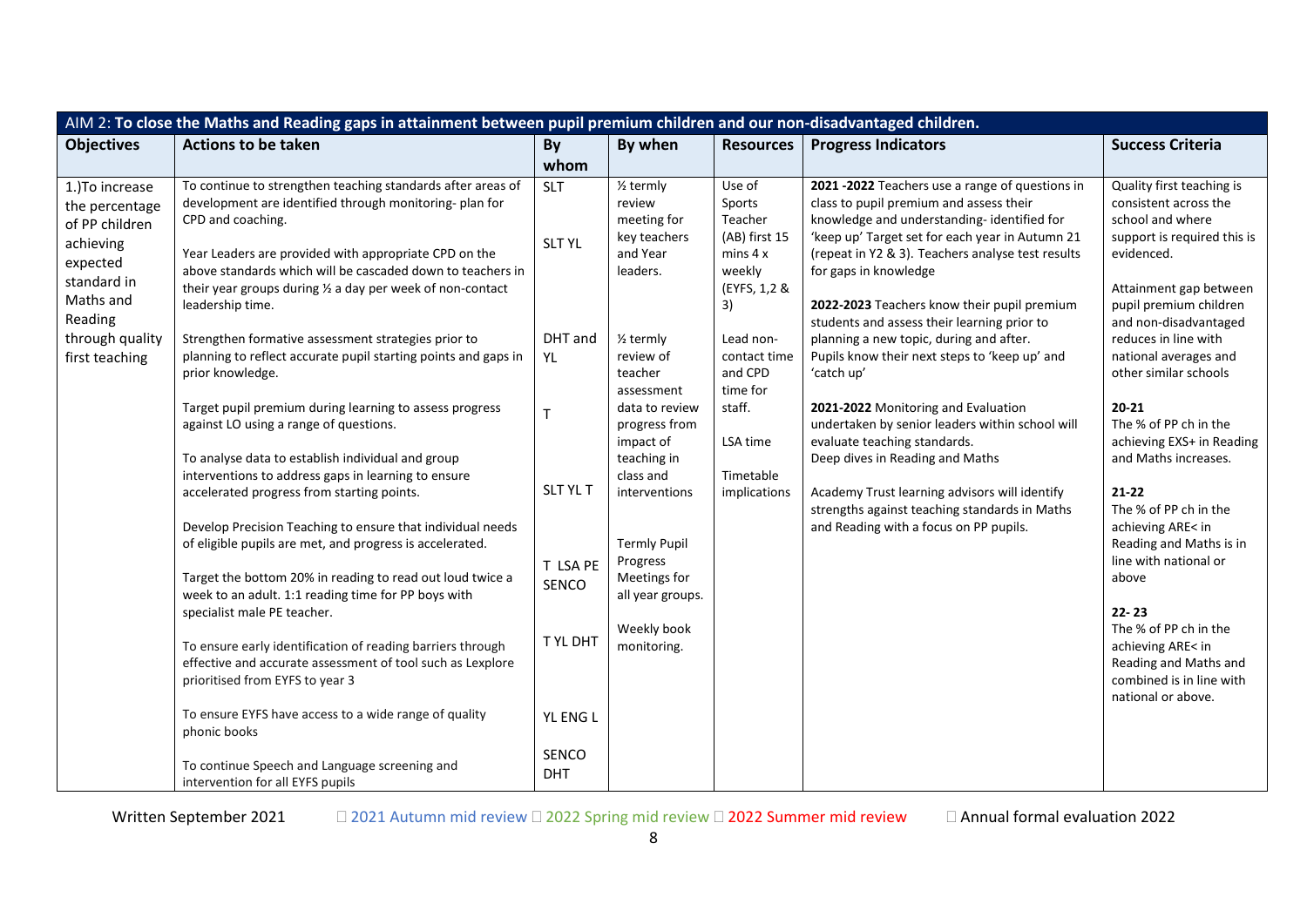| 3.) To target PP | To ensure that intervention groups are evaluated so that                                                           | <b>SLT</b>    | 1/ <sub>2</sub> termly | Staff               | Subject leaders devise intent statement for             | A high-quality                                   |
|------------------|--------------------------------------------------------------------------------------------------------------------|---------------|------------------------|---------------------|---------------------------------------------------------|--------------------------------------------------|
| children using a | impact can be evidenced against clear targets.                                                                     |               |                        | meeting             | vulnerable pupils and action plan accordingly           | intervention programme                           |
| programme of     |                                                                                                                    |               |                        | time where          |                                                         | runs across the sch to                           |
| high quality     | Through pupil progress meetings and SEND Review                                                                    |               | 1/ <sub>2</sub> termly | needed              | 2021-2022 embed formative assessment to                 | target areas of need and                         |
| keep up and      | meetings identify areas of need for PP children and target                                                         | SENCO         |                        |                     | ensure that areas for development are targeted          | as a result, PP chn make                         |
| catch up         | provision accordingly. This includes early identification of PP                                                    | <b>SLT YL</b> |                        | CPD                 | in a timely manner. 'Catch up' intervention             | good or better progress                          |
|                  | children with additional needs so that appropriate action                                                          |               |                        |                     | timetable and interventions developed across the        | from their starting points.                      |
| interventions    | can be taken in a timely manner.                                                                                   |               |                        | Meeting             | sch through implementation of provision maps            |                                                  |
| to diminish the  |                                                                                                                    |               |                        | time (PPA           | using edukey.                                           | Reading interventions                            |
| gap between      | Teachers use a range of strategies to differentiate the                                                            |               |                        | scheduling)         | Start and end points are used to measure impact         | continue to show                                 |
| PP and non-      | learning                                                                                                           |               |                        |                     |                                                         | improved comprehension                           |
| disadvantaged    |                                                                                                                    | T, YL,        | Daily $-$              | DC Pro              | 2022-2023 Teachers use what they learnt from            | and reading ages.                                |
|                  | Teachers check pupil understanding systematically and<br>identify misconceptions to inform keep up and or catch up | <b>DHT</b>    | reviewed 1/2<br>termly | support<br>from DHT | interventions to appropriately differentiate at the     | Provision maps are of a                          |
|                  | interventions, both reviewing learning from the day or                                                             |               |                        | and YL              | point of planning and use 'keep up' information         | high quality and                                 |
|                  | through a specific intervention.                                                                                   |               |                        |                     | to inform on the day interventions and pre-             | accurately record                                |
|                  |                                                                                                                    | <b>SLT</b>    |                        | Edukey              | teaching. Following impact evaluation using             | targeted interventions                           |
|                  | Develop a range of high quality catch up interventions                                                             |               |                        | software            | edukey, interventions are targeted from termly<br>data. | and show progress from                           |
|                  | where TAs are trained to specialise in a particular area of                                                        |               |                        | and support         |                                                         | starting points - targets                        |
|                  | need in Maths and Reading.                                                                                         | <b>SLT</b>    |                        |                     | 2021 -2022 'keep up' same day interventions             | met.                                             |
|                  |                                                                                                                    |               |                        | Timetable           | delivered by TAs and delivered in environments          |                                                  |
|                  | A rigorous intervention timetable to run across the school                                                         |               | Sept                   | implications        | that reflect current learning walls, vocabulary,        | The gap between                                  |
|                  | where skilled TAs work across classes and phases to target                                                         |               |                        |                     | resources and curriculum coverage. TAs coached          | attainment for PP chn                            |
|                  | support effectively.                                                                                               | <b>SLT</b>    |                        | Oxford              | by teachers.                                            | and non-disadvantaged                            |
|                  |                                                                                                                    |               |                        | research            |                                                         | peers in Reading and                             |
|                  | Provision mapping format to be reviewed, amended and                                                               |               |                        | project             | 2022-2023 Evaluate on impact of 'keep ups' from         | Maths is diminishing over                        |
|                  | launched to ensure clear monitoring as well as meet the                                                            |               | 30 mins weekly         |                     | Summer data and adapt interventions. Reflect on         | time.                                            |
|                  | requirements of the SEND Pathway                                                                                   |               |                        |                     | TA subject knowledge and adapt training need.           |                                                  |
|                  |                                                                                                                    | <b>SLT</b>    |                        |                     |                                                         | Children who are PP with                         |
|                  | Senior Leaders support and lead by example when running                                                            |               |                        |                     |                                                         | SEND are identified early                        |
|                  | 'keep up' interventions in Reading and/or Maths.                                                                   |               |                        |                     |                                                         | and targeted.                                    |
|                  | To partake in research project on Working memory and                                                               |               |                        |                     |                                                         |                                                  |
|                  | arithmetic for year 3 pupils.                                                                                      |               |                        |                     |                                                         | Link governor has clarity<br>over how PP ch with |
|                  |                                                                                                                    |               |                        |                     |                                                         | SEND are performing, the                         |
|                  |                                                                                                                    |               |                        |                     |                                                         | strengths, areas for                             |
|                  |                                                                                                                    |               |                        |                     |                                                         | development and key                              |
|                  |                                                                                                                    |               |                        |                     |                                                         | personnel.                                       |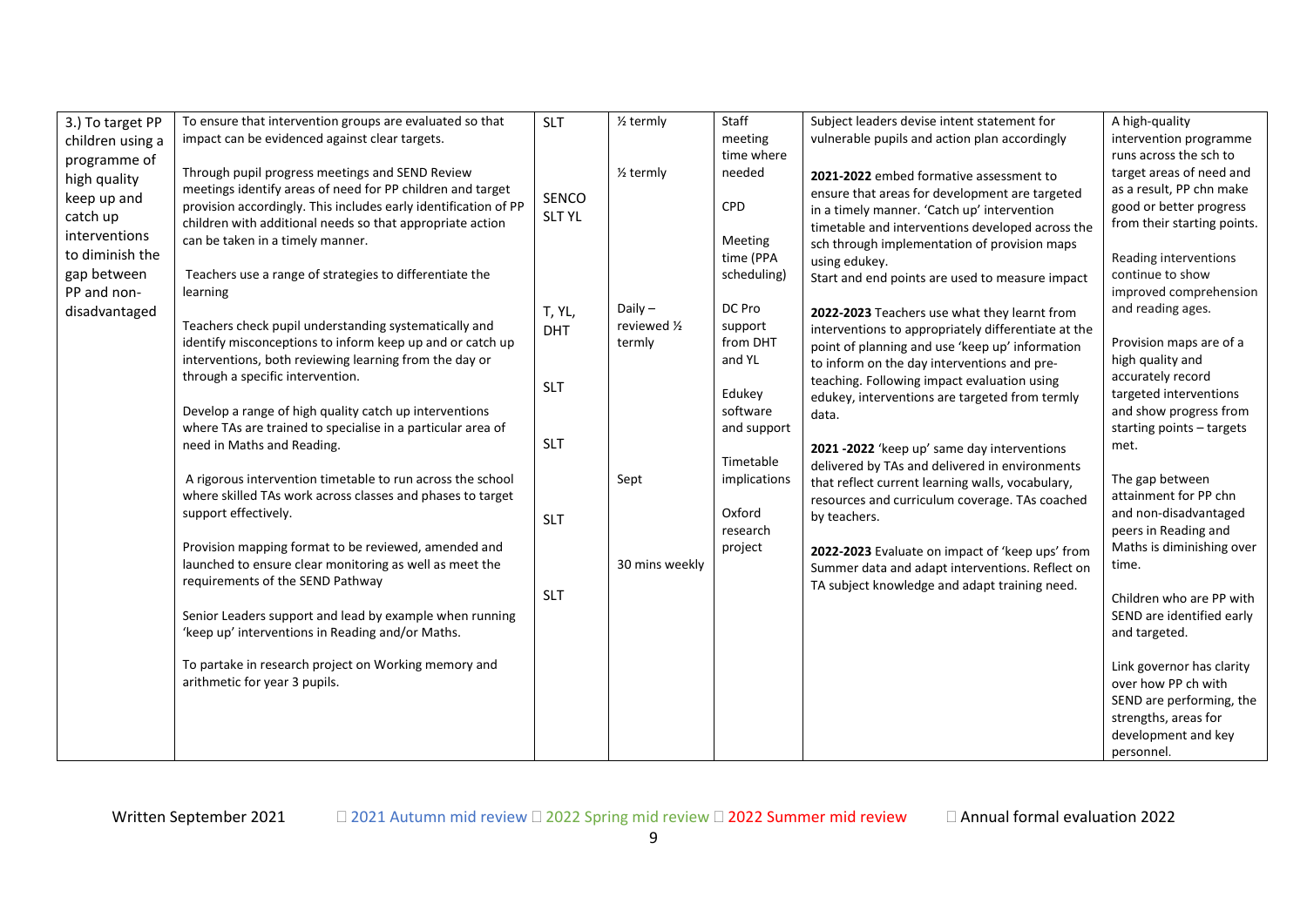| AIM 3: To ensure that we improve parental engagement through a whole school shared approach and ethos that 'all families are reachable'. |                                                                                                                                                    |             |                   |                               |                                                                                                                                                                                                                                                                                                                                                                                        |                                                                    |  |  |  |  |  |
|------------------------------------------------------------------------------------------------------------------------------------------|----------------------------------------------------------------------------------------------------------------------------------------------------|-------------|-------------------|-------------------------------|----------------------------------------------------------------------------------------------------------------------------------------------------------------------------------------------------------------------------------------------------------------------------------------------------------------------------------------------------------------------------------------|--------------------------------------------------------------------|--|--|--|--|--|
| <b>Objective</b>                                                                                                                         | <b>Actions to be taken</b>                                                                                                                         | By whom     | By when           | <b>Resources</b>              | <b>Progress Indicators</b>                                                                                                                                                                                                                                                                                                                                                             | <b>Success Criteria</b>                                            |  |  |  |  |  |
| S                                                                                                                                        |                                                                                                                                                    |             |                   |                               |                                                                                                                                                                                                                                                                                                                                                                                        |                                                                    |  |  |  |  |  |
| $1.)$ To<br>improve<br>parental<br>engagement<br>across the<br>school                                                                    | Stakeholder questionnaire to identify intentions and at a later date to<br>measure impact.                                                         | <b>SLT</b>  | ongoing           | <b>Families Connect</b>       | $2021 - 2022$ Organise family<br>workshops (academic and<br>social/emotional) and resource                                                                                                                                                                                                                                                                                             | Parents view PP chn as<br>active members of their<br>sch community |  |  |  |  |  |
|                                                                                                                                          | Audit current provision and self- evaluate against Leading Parent<br>Partnership Award (LPPA)                                                      | SLT admin   | ongoing           | Space to run<br>workshops     | space, breakfast club running<br>Start award for Leading Parent<br>Partnership Award (LPPA)<br>2022-2023 Monitor and improve<br>upon 1 <sup>st</sup> year parent and family<br>support. Introduce Early Bird<br>opening if punctuality not improved<br>Maintain LPPA award<br>2023-2024 Embed the culture of<br>parental engagement at events and<br>workshops.<br>Maintain LPPA award | Surveys show improved<br>attitudes towards                         |  |  |  |  |  |
|                                                                                                                                          | Create action plan using evaluation and results from stakeholder surveys                                                                           | <b>SLT</b>  | ongoing           | Mykas text service            |                                                                                                                                                                                                                                                                                                                                                                                        | engaging with school.                                              |  |  |  |  |  |
|                                                                                                                                          | To deliver academic workshops based on parent need and those linked to<br>Phonics, early reading and maths workshops, Love of Reading Club         | SLT         | Sept and June     | Early help<br>LPPA award cost |                                                                                                                                                                                                                                                                                                                                                                                        | Parent teacher reviews<br>increase in attendance                   |  |  |  |  |  |
|                                                                                                                                          | To deliver parenting workshops based on parent need to support<br>behaviour strategies, healthy eating, attendance, routines, sleep,<br>financial. | SLT YL T    | ongoing           |                               |                                                                                                                                                                                                                                                                                                                                                                                        | Improved attendance and<br>punctuality                             |  |  |  |  |  |
|                                                                                                                                          | Continue to contact parents through a range of communication methods:<br>text, email, letter or calls to share information or to offer support.    | <b>SLT</b>  | ongoing<br>termly |                               |                                                                                                                                                                                                                                                                                                                                                                                        |                                                                    |  |  |  |  |  |
|                                                                                                                                          | To continue to support parents who need additional support via external<br>providers e.g. food banks, financial support, early help                | YL, DHT, SL | termly            |                               |                                                                                                                                                                                                                                                                                                                                                                                        |                                                                    |  |  |  |  |  |
|                                                                                                                                          | Achieve the Leading Parent Partnership Award (LPPA)                                                                                                | SENCO DHT   | ongoing           |                               |                                                                                                                                                                                                                                                                                                                                                                                        |                                                                    |  |  |  |  |  |
|                                                                                                                                          |                                                                                                                                                    | Admin SLT   | ongoing           |                               |                                                                                                                                                                                                                                                                                                                                                                                        |                                                                    |  |  |  |  |  |
|                                                                                                                                          |                                                                                                                                                    | DHT SENCO   | Fortnightly       |                               |                                                                                                                                                                                                                                                                                                                                                                                        |                                                                    |  |  |  |  |  |